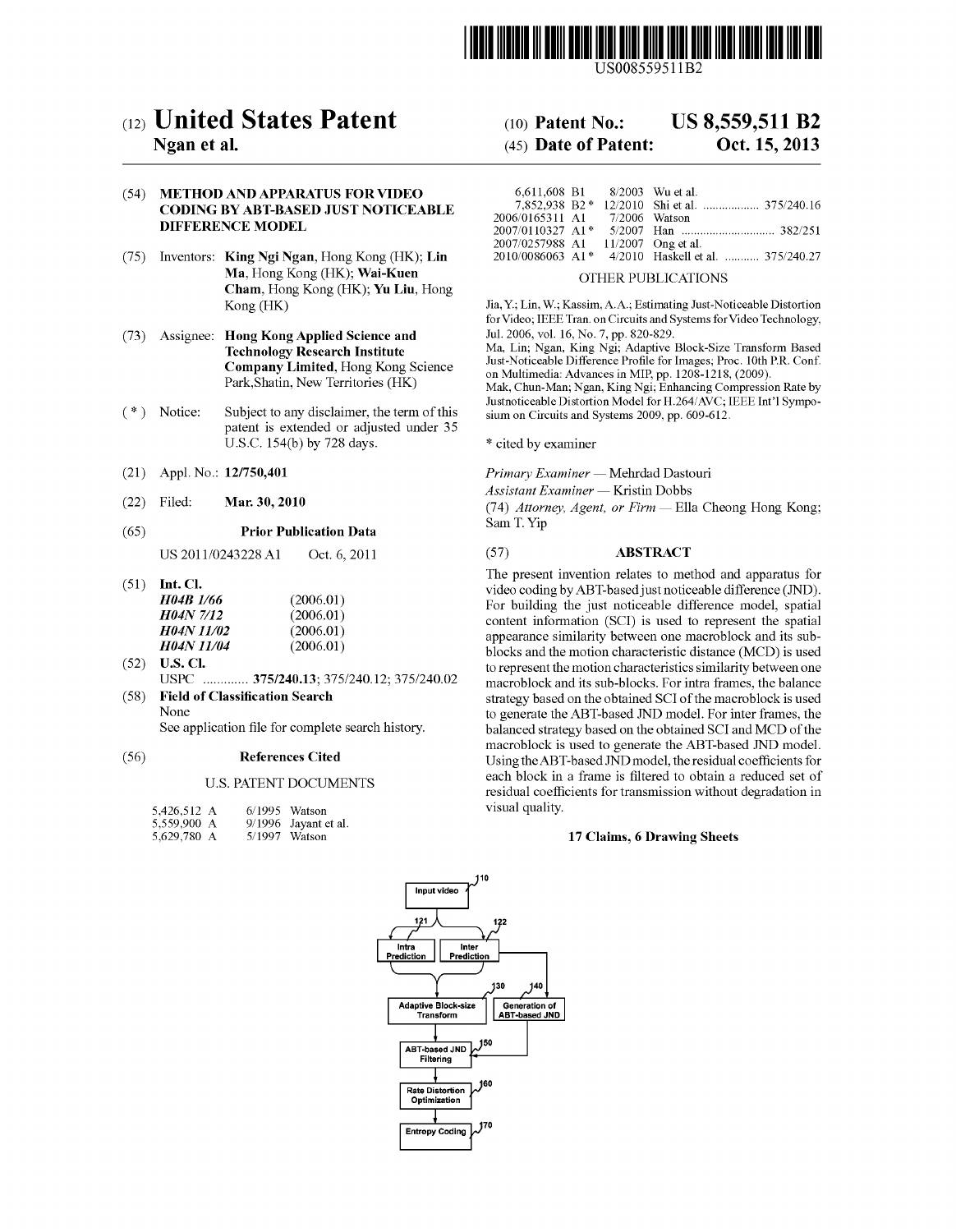

FIG. 1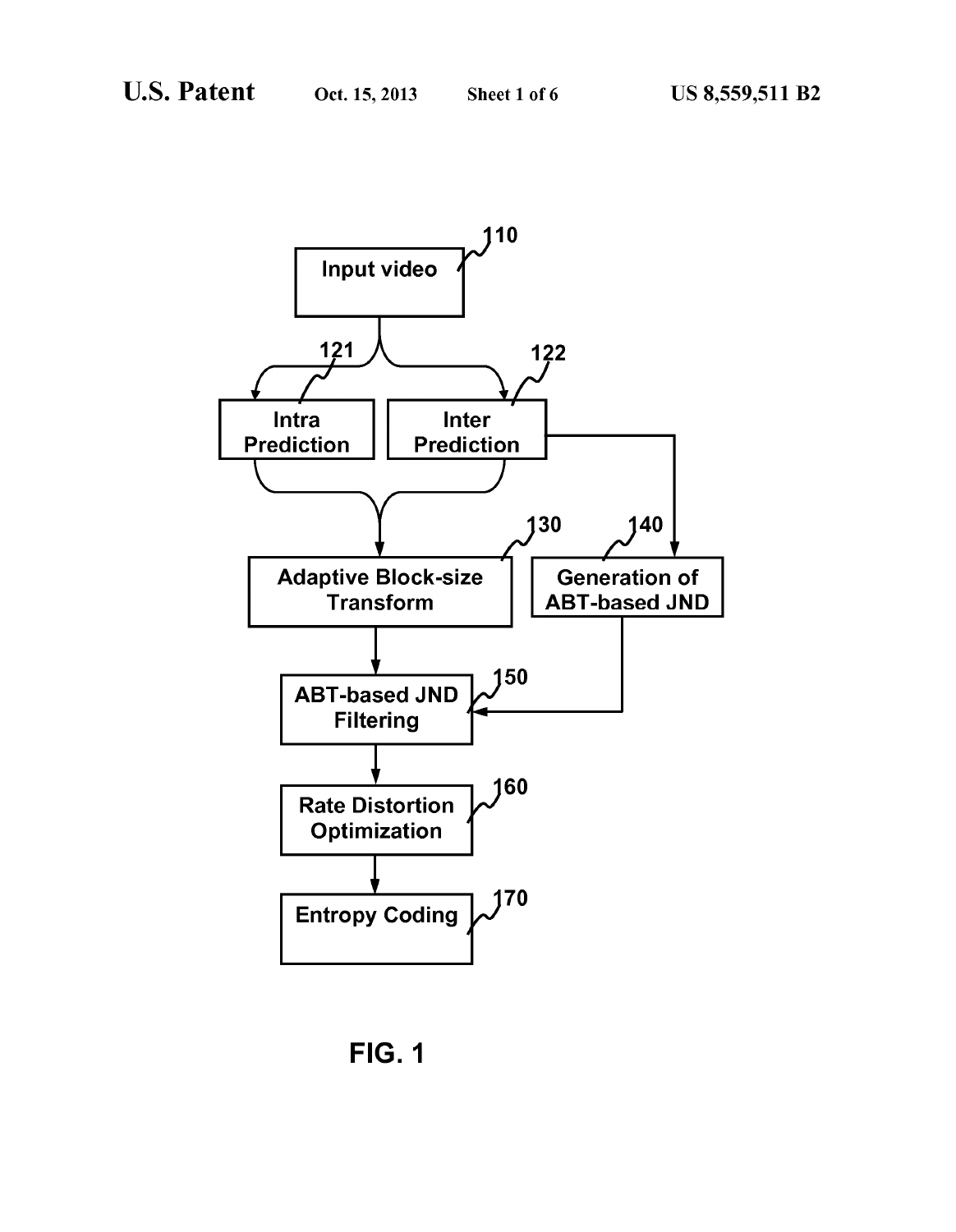

FIG. 2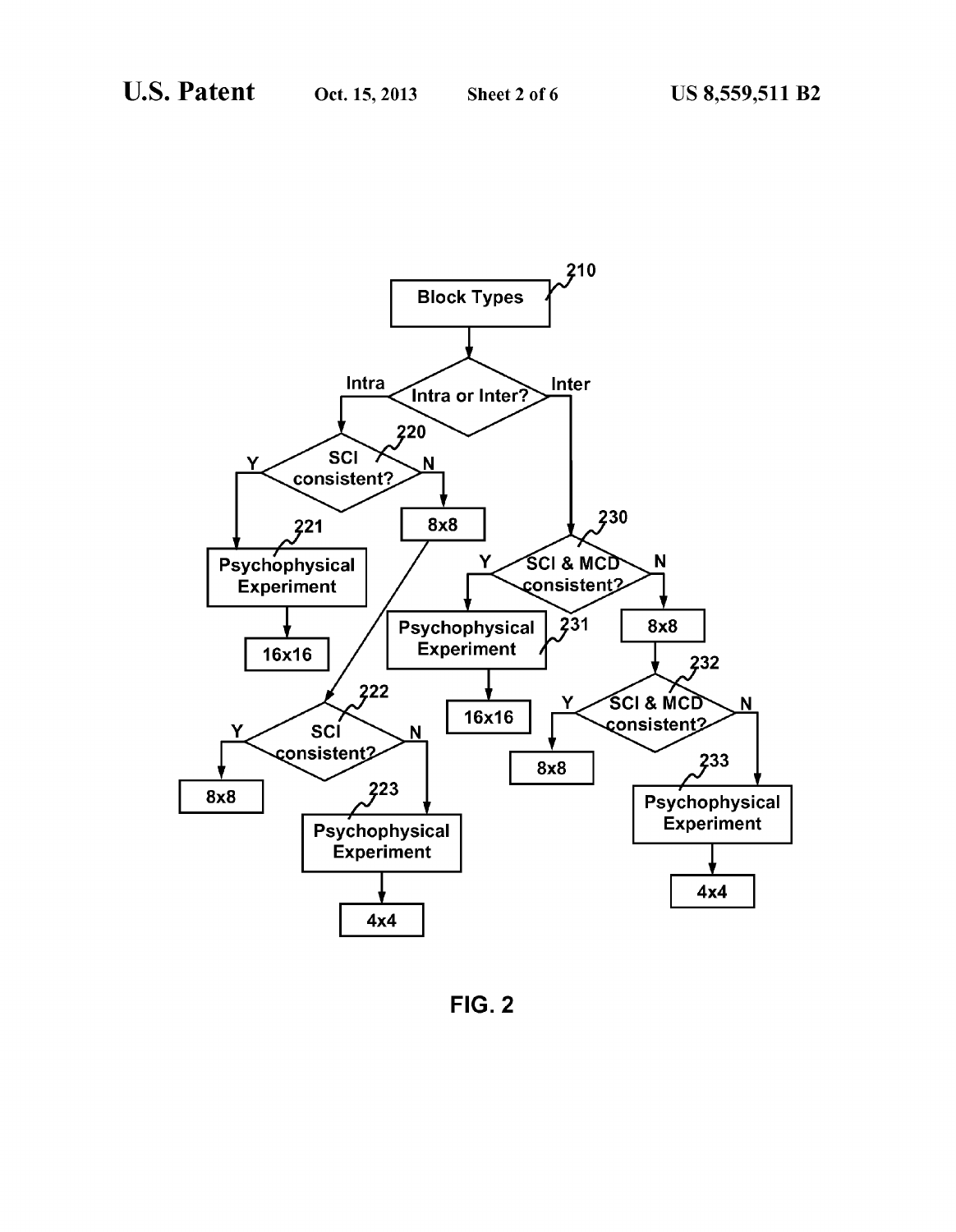

FIG. 3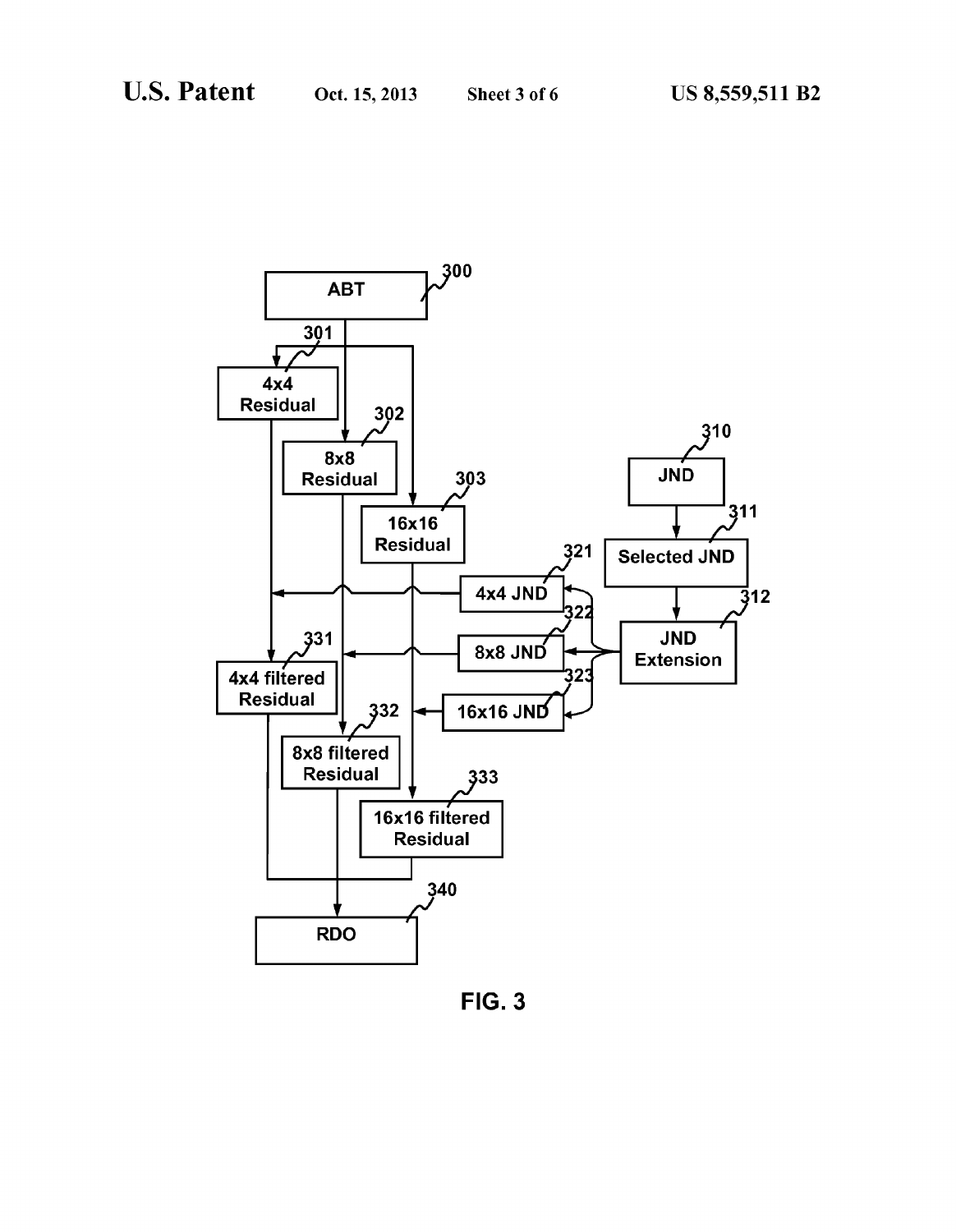



**FIG. 4**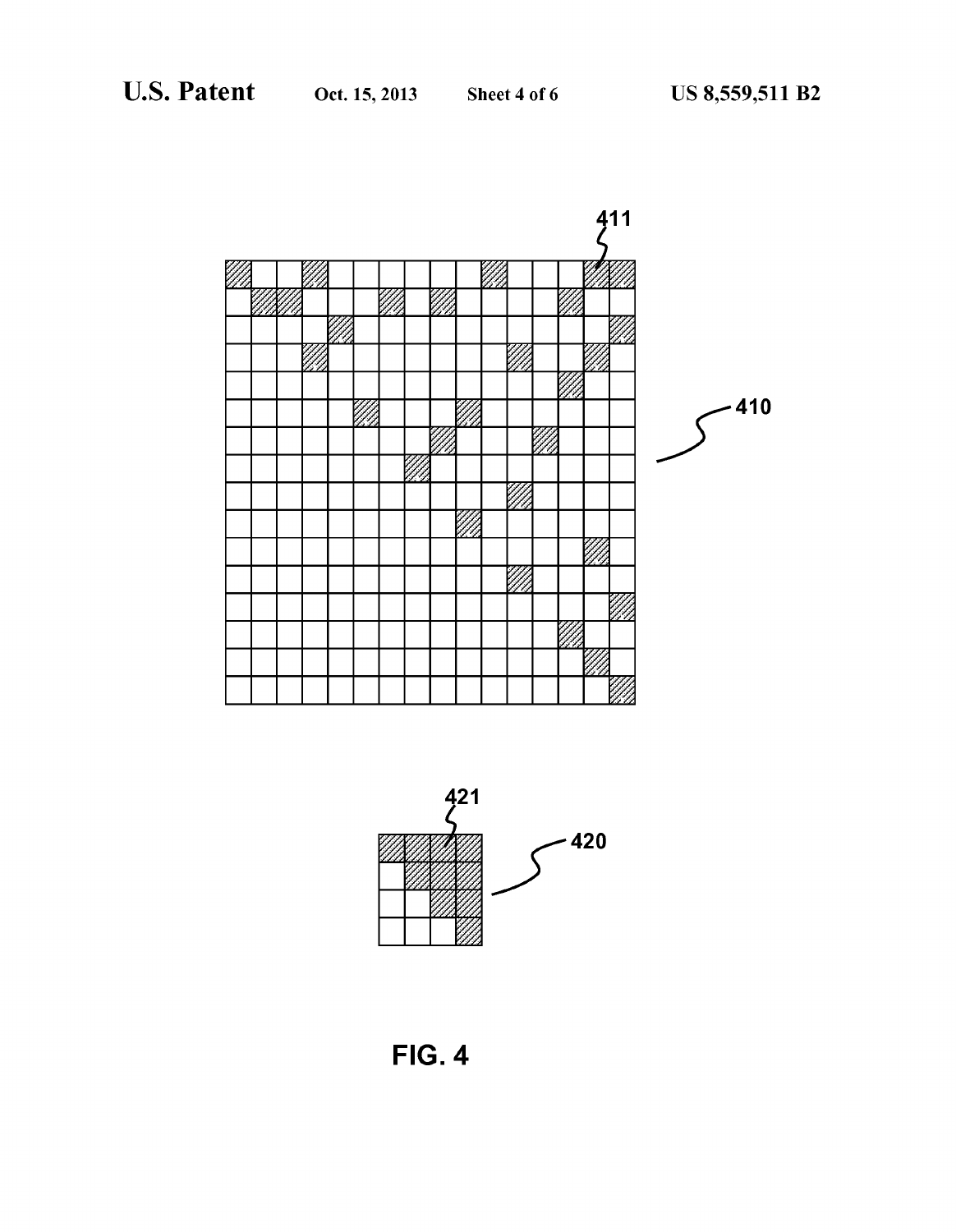

FIG. 5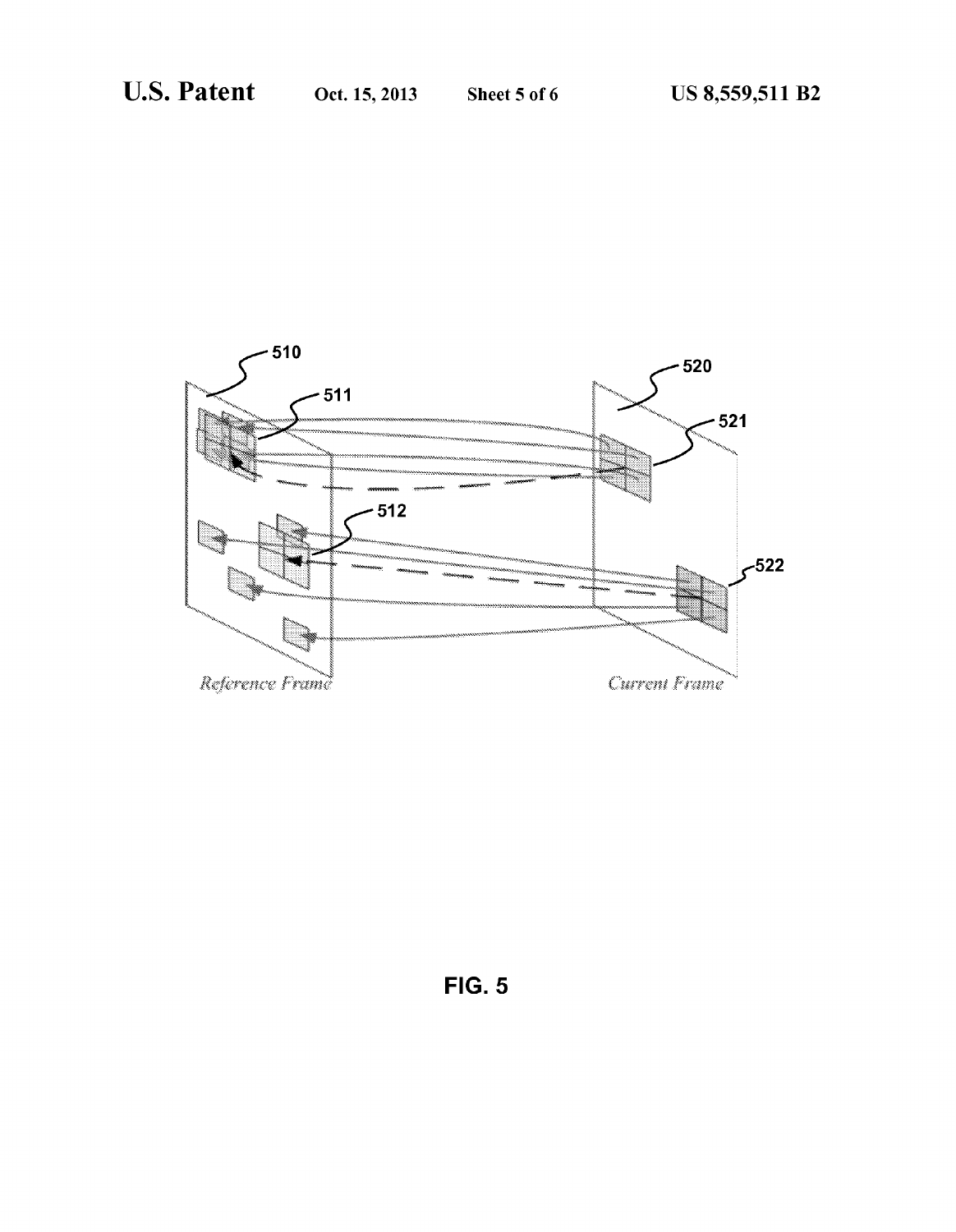

FIG. 6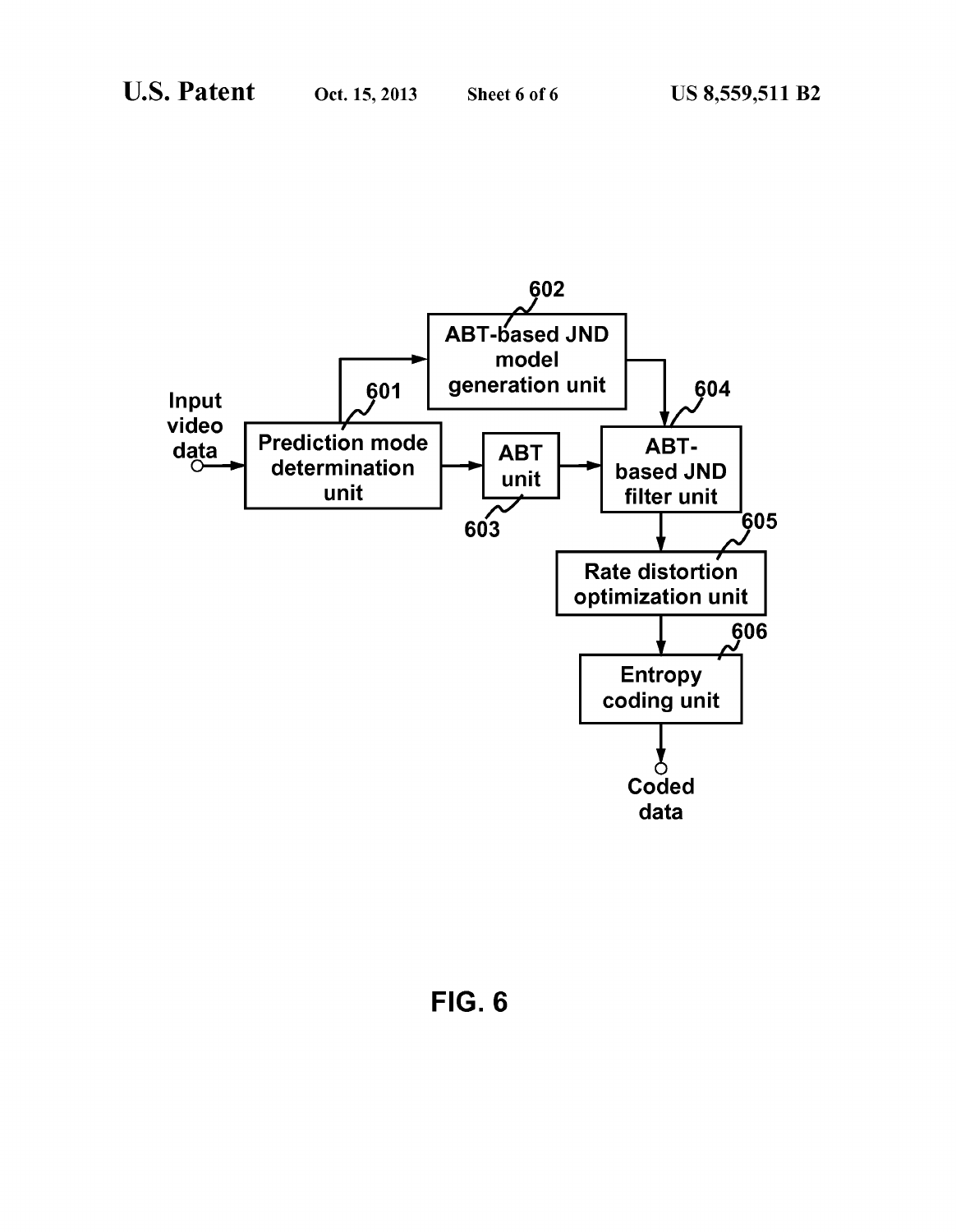5

45

### METHOD AND APPARATUS FOR VIDEO **CODING BY ABT-BASED JUST NOTICEABLE DIFFERENCE MODEL**

#### **TECHNICAL FIELD**

The present invention relates generally to digital video processing. In particular, the present invention relates to digital video coding including encoding and decoding.

### **BACKGROUND**

Due to the advance in imaging devices, more and more videos (sequences of images, also known as, motion pictures) are being generated anytime and anywhere. Moreover, in the 15 pursuit of higher resolution, the video size keeps increasing. These all involve a large amount of data to be handled. This poses a huge challenge in processes such as displaying, transmitting and storing the videos. Therefore, there is a need for video coding techniques so that video can be compressed 20 without any loss to its quality.

Regarding the quality, less distortion is desired and the distortion is traditionally measured by quantitative metrics such as mean square error (MSE) and peak signal-to-noise ratio (PSNR). However, these quantitative metrics may not 25 reflect how a human observer perceives an image and how severe the distortion is in the eyes of the human observer. Therefore, there is a need to further increase the compression ratio without introducing additional visual distortion by taking the properties of how humans perceive things visually into 30 consideration. In other words, a subjective test of how humans perceive an image is important. Therefore, there is a need to maintain a user's visual perception while performing video processing more efficiently.

Furthermore, pursuant to the development of video stan-35 dards, an increasing number of features are incorporated in current and future video standards. One of these features is to allow various block sizes in video coding processes, for example, adaptive block-size transform (ABT). This helps to improve image quality by considering the image contents. 40 Therefore, there is a need to enable ABT in video coding, for example, in compliance with video standards such as H.264/ AVC.

#### **SUMMARY OF THE INVENTION**

The present invention generates the ABT-based Just Noticeable Difference (JND) model based on the spatial content information and motion characteristics distance, which can be applied to video coding schemes by residual filtering 50 methods. The JND model is also known as the JND profile. Since the JND model can be represented in the form of a matrix, the JND model is also referred as a JND map.

One of the advantages of the present invention is that as much as 50% bit rate can be saved by using ABT-based JND 55 model for video coding without degradation in the subjective visual quality. The present invention makes use of the properties of how humans perceive things visually to reduce the bit rate without introducing noticeable visual distortions. A system that models the process of humans perceiving things 60 visually is known as a visual perception model (VPM). One example of a visual perception model is the Just Noticeable Difference (JND) model. The ABT-based JND model is built and gives the JND threshold for every block in a frame so that the non-zero residual coefficients are filtered out if their val-65 ues are less than the JND thresholds. If the value of a non-zero residual coefficient is larger than the corresponding JND

threshold, the corresponding JND threshold will be subtracted from the non-zero residual coefficient.

In terms of the nature of the inventive JND models, unlike the existing JND models which are generated in image domain, or are based on fixed block-size DCT for JND models which are generated in frequency domain, the present invention employs ABT-based JND models which are based on different block sizes. Additionally, the ABT-based JND models take properties of how humans perceive things visually into consideration over different block-size based transforms. The ABT-based JND model is determined based on spatial content information (SCI) and the motion characteristics distance (MCD).

In terms of the applications of the inventive JND models, unlike the existing JND models which are used for image/ video watermarking and quality assessment, the present invention uses JND models to enhance the video coding efficiency and reduce the bit-rates.

Furthermore, the present invention performs video coding using the ABT-based JND models without tuning the quantization matrix according to a pre-defined image quality metric.

One aspect of the present invention is to extend the fixedsize JND model to various block sizes. The JND model for various block sizes is used to capture the properties of how humans perceive things visually for different size transforms.

Another aspect of the present invention is to determine spatial content information (SCI) which depicts the spatial appearance similarity between one macroblock and its subblocks.

Another aspect of the present invention is to determine motion characteristic distance (MCD) which depicts the motion characteristics similarity between one macroblock and its sub-blocks.

Another aspect of the present invention is to make use of the balanced strategy between different block-size based transforms for image or intra frames based on the SCI of the macroblock.

Another aspect of the present invention is to make use of the balanced strategy between different block-size based transforms for inter frames based on the SCI and MCD of the macroblock.

Another aspect of the present invention is to perform residual filtering for different size transforms to preserve the same visual quality with bit-rate reduction.

Other aspects of the present invention are also disclosed as illustrated by the following embodiments.

#### BRIEF DESCRIPTION OF THE DRAWINGS

These and other objects, aspects and embodiments of this claimed invention will be described hereinafter in more details with reference to the following drawings, in which:

FIG. 1 shows a flowchart of an exemplary embodiment of video coding provided by the present invention.

FIG. 2 shows a flowchart of an exemplary embodiment of generation of an ABT-based JND model.

FIG. 3 shows a flowchart of an exemplary embodiment of ABT-based JND filtering.

FIG. 4 shows an exemplary allocation of test DCT subbands in a  $16\times16$  block and a  $4\times4$  block respectively in one embodiment.

FIG. 5 depicts motion vectors of macroblocks and the corresponding subblocks to illustrate the concept of MCD consistency for the temporal balanced strategy for inter frames.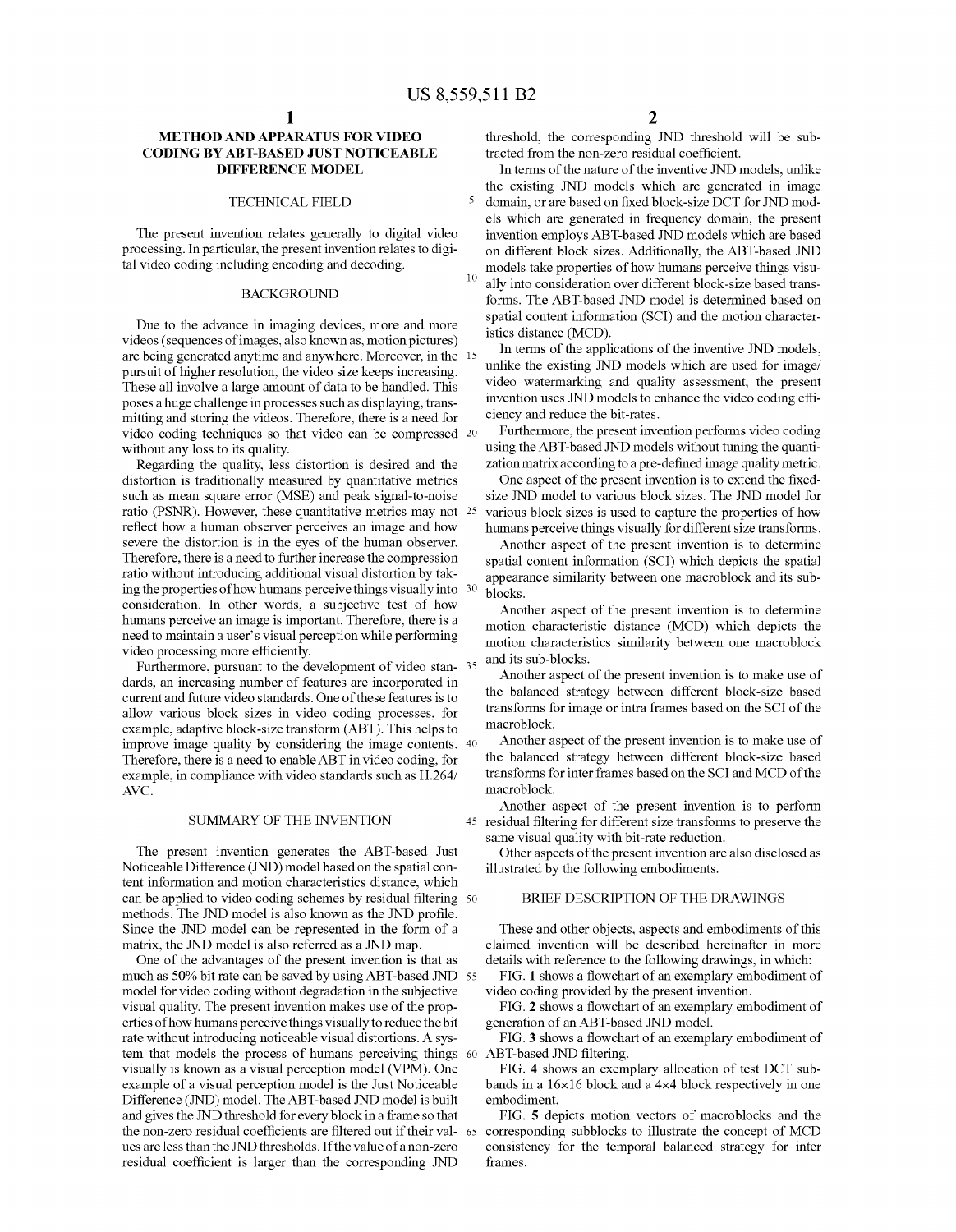$\overline{\mathbf{S}}$ 

FIG. 6 depicts a block diagram for an exemplary embodiment of a video coding apparatus according to one embodiment

#### DETAILED DESCRIPTION OF THE INVENTION

FIG. 1 shows a flowchart of an exemplary embodiment of video coding provided by the present invention. In one embodiment, video coding is performed on an input video 110 and the input video 110 is encoded. To encode the input  $10$ video 110, the JND model for each block of various block sizes in each frame in the input video 110 is computed. Examples of possible block sizes are, but not limited to, 4×4, 8×8 and 16×16.

For each macroblock, a prediction is computed based on  $_{15}$ either intra prediction 121 or inter prediction 122. For example, inter prediction 122 is used when the frame is a P frame or a B frame. Intra prediction 121 is based on different block sizes such as  $4\times4$ ,  $8\times8$ ,  $16\times16$  and is also known as different block-size intra prediction. Inter prediction 122 is  $_{20}$ based on different block sizes such as 4×4, 8×8, 16×16 and is also known as different block-size inter prediction.

A difference block is generated from the difference between the prediction and the block. The difference block is also known as residual. The residual is partitioned into dif- $_{25}$ ferent configurations of non-overlapping blocks for encoding depending on the block size of the residual. The following information are also computed:

(1) Block types, for example, inter, or intra;

texture; and

(3) Motion vectors for blocks of different sizes.

The above information is employed to compute the Just-Noticeable Difference (IND) model 140. According to one of the embodiments, it is assumed that the JND model 140 is 35 initially developed for an 8×8 discrete cosine transform (DCT) block based on Jia's model as described in Jia, Y.; Lin, W.; Kassim, A. A.; Estimating Just-Noticeable Distortion for Video; IEEE Transactions on Circuits and Systems for Video Technology, Vol. 16, No. 7, pp. 820-829, July 2006, and the 40 disclosure of which is incorporated herein by reference in its entirety. The JND model 140 for 8×8 DCT block can be extended to other block sizes as described below.

Let X be the block to be encoded,  $X_p$  be the prediction of X. The residual  $X_r$ , as defined in the equation (1) below, is 45 transformed, quantized, and encoded.

$$
X_r = X - X_p \tag{1}
$$

The residual  $X<sub>r</sub>$  are transformed by adaptive block-size transform (ABT) 130, also known as, different block-size 50 transform, for example, by different block-size discrete cosine transform (DCT) to compute the transformed residual Y. The transformed residual, Y, is defined in the equation (2) below:

$$
Y = T(X_r) \tag{2}
$$

where T represents the ABT on residual 
$$
X_r
$$
. The quantized transformed residual,  $Y_r$ , is defined in the equation (3) below:

$$
Y_q = Q(Y) \tag{3}
$$

where Q represents the quantization operation.

The ABT-based JND model 140 is computed for the block X The ABT-based JND model 140, denoted as  $J_x(u,v)$ , is a matrix or a map containing JND thresholds over which the observer starts to notice any distortion for each residual coef-65 ficient. The computation of the JND thresholds will be further discussed later.

Let Y(u,v) be the  $(u,v)^{th}$  transformed residual coefficient of the residual  $X_r$ . If the  $Y(u,v)$  has a magnitude smaller than  $J_x(u,v)$ , the transformed residual coefficient  $Y(u,v)$  can be discarded. If the  $Y(u, v)$  has a magnitude larger than  $J_x(u, v)$ , the transformed residual coefficient  $Y(u,v)$  is subtracted by  $J_x(u,v)$ . The processing of the transformed residual coefficient  $Y(u, v)$  is also known as a filtering step 150 (ABT-based JND filtering). In one embodiment, the ABT-based JND filtering step 150 is implemented before quantization and the filtering computation is defined in the equation (4) below:

$$
Y_j(u, v) = \begin{cases} \text{sign}(Y(u, v)) \times & \text{if } |Y(u, v)| > J_X(u, v), \\ (|Y(u, v)| - J_X(u, v)) \\ 0 & \text{otherwise} \end{cases}
$$
(4)

where  $Y$ , is the JND-filtered transformed block. The sign function ensures  $Y(u, v)$  to be negative or positive after filtering. Since the residual coefficients are filtered, the reconstructed block  $X_i$  is computed by the equation (5) below:

$$
X_i = X_p + T^{-1}(Q^{-1}(Y_{i,q}))
$$
\n<sup>(5)</sup>

where  $Y_{j,q}$  is the quantized  $Y_j$ .

The distortion d between the reconstructed block  $X_i$  and the block  $X$  is defined in the equation  $(6)$  below:

$$
d = \|X_i - X\|_1 \tag{6}
$$

where the distortion d is equal to the sum of absolute (2) Block categorizations, for example, plane, edge, or  $_{30}$  difference (SAD) between the reconstructed and the original block. Other difference metrics such as, but not limited to, sum of squared difference (SSD) or sum of absolute transformed difference (SATD) can also be used for rate distortion optimization (RDO) 160.

> Let E be the DCT transformed difference between the original block and reconstructed block and E is computed in the equation (7) below:

$$
E = T(X_i - X) \tag{7}
$$

E is filtered by  $J_x$  as in the above equation (4) and the filtering is computed by the equation (8) below,

$$
E_j(u, v) = \begin{cases} \text{sign}(E(u, v)) \times & \text{if } |E(u, v)| > J_X(u, v), \\ (|E(u, v)| - J_X(u, v)) \\ 0 & \text{otherwise} \end{cases}
$$
 (8)

For the term "filtering", the following operations is performed: If the  $E(u, v)$  has a magnitude smaller than  $J_x(u, v)$ , the DCT transformed difference  $E(u,v)$  can be discarded. If the  $E(u,v)$  has a magnitude larger than  $J_x(u,v)$ , the DCT transformed difference  $E(u, v)$  is subtracted by  $J_x(u, v)$ . Then the distortion  $d_i$  is computed from the inverse transform of  $E_i$ , as  $55$  shown in the equation (9) below, and used in the rate distortion optimization 160:

$$
d_j = \|T^{-1}(E_j)\|_1 \tag{9}
$$

If rate distortion optimization 160 is enabled, the prediction mode chosen for the block is the one that minimizes the 60 RD (rate distortion) cost. For example, the RD cost is defined as the equation  $(10)$  below:

$$
R = d + \lambda L \tag{10}
$$

where  $\lambda$  is a Lagrangian multiplier and L is the actual bit length of encoding the block with that prediction mode. For example, if the RD cost for inter prediction is lower than that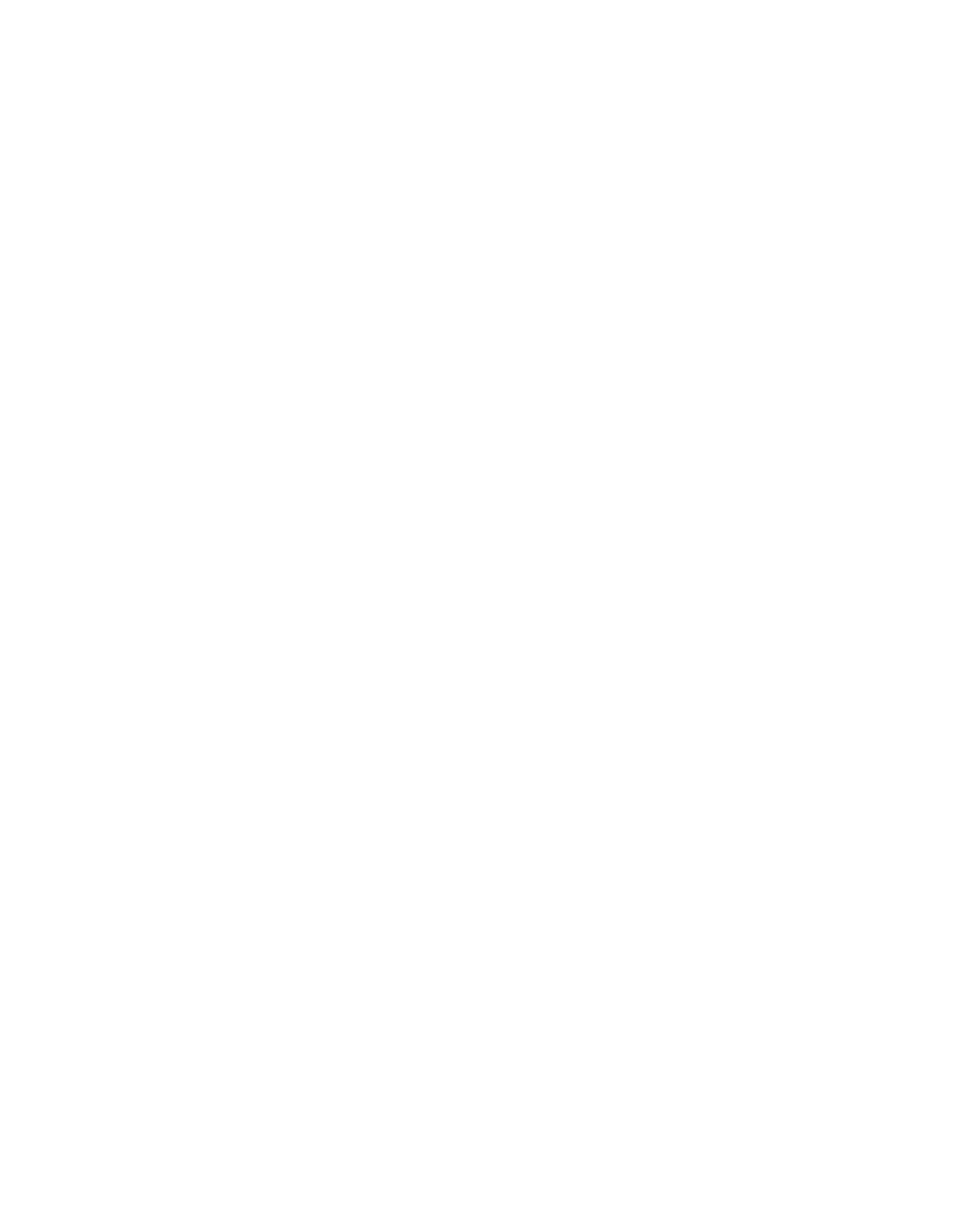for intra prediction, inter prediction will be chosen as the prediction mode for that block.

The ABT-based JND filtering step 150 can be viewed as an adaptive quantization step in which the quantizer of each block is determined from its spatial and temporal character-5 istics. Because the ABT-based JND filtered block will undergo normal encoding procedure, the bitstream is totally compliant to the H.264 standard and can be decoded correctly by any decoder.

The selected transform mode together with the filtered 10 residual coefficients is coded by the entropy coding 170. After different block-size transforms and the ABT-based JND filtering are performed, the total distortion of the macroblock and its required bits are computed. In accordance with the total distortion of the macroblock and its required bits, the 15 best transform mode (best transform size) is determined according to the rate distortion optimization. The ABT-based JND model 140 is related with the transform mode, no other hits need to be encoded.

FIG. 2 shows a flowchart of an exemplary embodiment of 20 generation of the ABT-based JND model. In order to generate the ABT-based JND model, we need to determine the block type 210. If it is an inter block, a balanced strategy in terms of both spatial and temporal characteristics is applicable. If it is an intra block, only spatial balanced strategy is applicable. In 25 one embodiment, the 8×8 DCT based JND model is used and is extended to different block-size DCT based JND models such as 16×16 DCT based JND model and 4×4 DCT based JND model. The details concerning adaptive block-size transform (ABT) based just-noticeable difference (JND) model 30 for images are described in Ma, Lin; Ngan, King N.; Adaptive Block-Size Transform Based Just-Noticeable Difference Pro*file for Images*; Proceedings of the  $10<sup>th</sup>$  Pacific Rim Conference on Multimedia: Advances in Multimedia Information Processing, Session 13: Advanced Image Processing Tech-35 niques; Page 1208-1218; 2009, the disclosure of which is incorporated herein by reference to its entirety.

An automatic JND model can be determined in the image domain, or transform domain, such as DCT and discrete wavelet transform (DWT), or even the combination of these 40 two schemes. To accurately describe how humans perceive things visually, a JND model generated in the transform domain, which is also known as the subband-based JND, may incorporate all the major affecting factors. The major affecting factors include, but are not limited to, spatial contrast 45 sensitivity function (CSF), luminance adaptation effect and contrast masking.

ABT allows different transform sizes. Different transform sizes are adopted according to the general strategy that larger transforms are used to provide better energy compaction and 50 better preservation of details, while smaller transforms could prevent more ringing artifacts during compression. The present invention allows the ABT-based JND model to make use of the different performance of how humans perceive things visually if different transform sizes are used. During 55 the extension, a psychophysical experiment is carried out to parameterize the spatial CSF to take account of the properties of how humans perceive things visually. The content of an image is also adaptively adjusted to decide which transform size is employed to yield the resulting ABT-based JND 60 model.

For an intra block, the spatial balanced strategy 220 is used to determine if the spatial content information (SCI) is consistent in the block. If the spatial content information of a 16×16 block is consistent according to the spatial balanced 65 strategy 220, then the block size of the DCT is selected to be 16×16. The 16×16 DCT is utilized to generate the ABT-based

6

JND model. The resulting ABT-based JND model is based on the block size of 16×16 according to the psychophysical experiment  $221$  based on the block size of 16 $\times$ 16. If the spatial content information of the  $16\times16$  block is not consistent, then the  $16\times16$  block is divided into 8 $\times8$  blocks. Subsequently, for each  $8\times8$  block, if the spatial content information of the 8×8 block is consistent according to the spatial balanced strategy 222, then the block size of the DCT is selected to be 8×8. The 8×8 DCT is utilized to generate the ABT-based JND model. The resulting ABT-based JND model is based on the block size of 8×8. If the spatial content information of the 8×8 block is not consistent, then the block size of the DCT is selected to be  $4\times4$ , the  $4\times4$  DCT is utilized to generate the ABT-based JND model. The resulting ABT-based JND model is based on the block size of 4×4 according to the psychophysical experiment 223 based on the block size of 4×4.

For an inter block, the spatial and temporal balanced strategies 230 are used to determine if the spatial content information (SCI) of the  $16\times16$  block is consistent and if the motion characteristic distance (MCD) of the  $16\times16$  block is consistent. If both the SCI and the MCD are consistent according to the spatial and temporal balanced strategies 230, then the block size of the DCT is selected to be 16×16. The 16×16 DCT is utilized to generate the ABT-based JND model. The resulting ABT-based JND model is based on the block size of 16×16 according to the psychophysical experiment 231 based on the block size of 16×16. If the SCI or the MCD is not consistent, then the  $16\times16$  block is divided into  $8\times8$ blocks. Subsequently, for each 8×8 block, the spatial and temporal balanced strategies 232 are used to determine if the SCI of the  $8\times8$  block is consistent and the MCD of the  $8\times8$ block is consistent. If both the SCI and the MCD are consistent according to the spatial and temporal balanced strategies 232, then the block size of the DCT is selected to be 8×8. The 8×8 DCT is utilized to generate the ABT-based JND model. If the SCI or the MCD is not consistent, then the block size of the DCT is selected to be  $4\times4$ . The  $4\times4$  DCT is utilized to generate the ABT-based JND model. The resulting ABTbased JND model is based on the block size of 4×4 according to the psychophysical experiment 233 based on the block size of  $4\times4$ 

**Spatial Balanced Strategy** 

Just Noticeable Difference (JND) is the smallest detectable difference between a starting and secondary level of a particular sensory stimulus in psychophysics. JND is also regarded as a difference limen or a differential threshold. In general, the JND model can be expressed in form of the following equation  $(11)$ :

$$
T_{JND} = T_{JND} \times T_{JND} \tag{11}
$$

where  $T_{JND_S}$  is the spatial JND and  $T_{JND_T}$  is the temporal JND modulation factor. In the inter frames, the intra prediction is also needed for processing the blocks which are not suitable for motion estimation. Because these blocks depend more on their spatial neighboring blocks than the temporal frames. Consequently, these blocks are regarded as containing spatial information only and are modeled by the spatial JND model which follows the spatial balanced strategy.

The spatial JND model in the DCT domain is determined by the following equation (12):

$$
\Gamma(m,n,i,j) = T_{basic}(i,j) \cdot \alpha_{lum}(m,n) \cdot \alpha_{cm}(m,n,i,j) \tag{12}
$$

where (m,n) denotes the position of DCT block in an image, (i,j) indicates the DCT subband (i,j),  $T_{basic}$  is the basic visibility threshold generated from spatial contrast sensitivity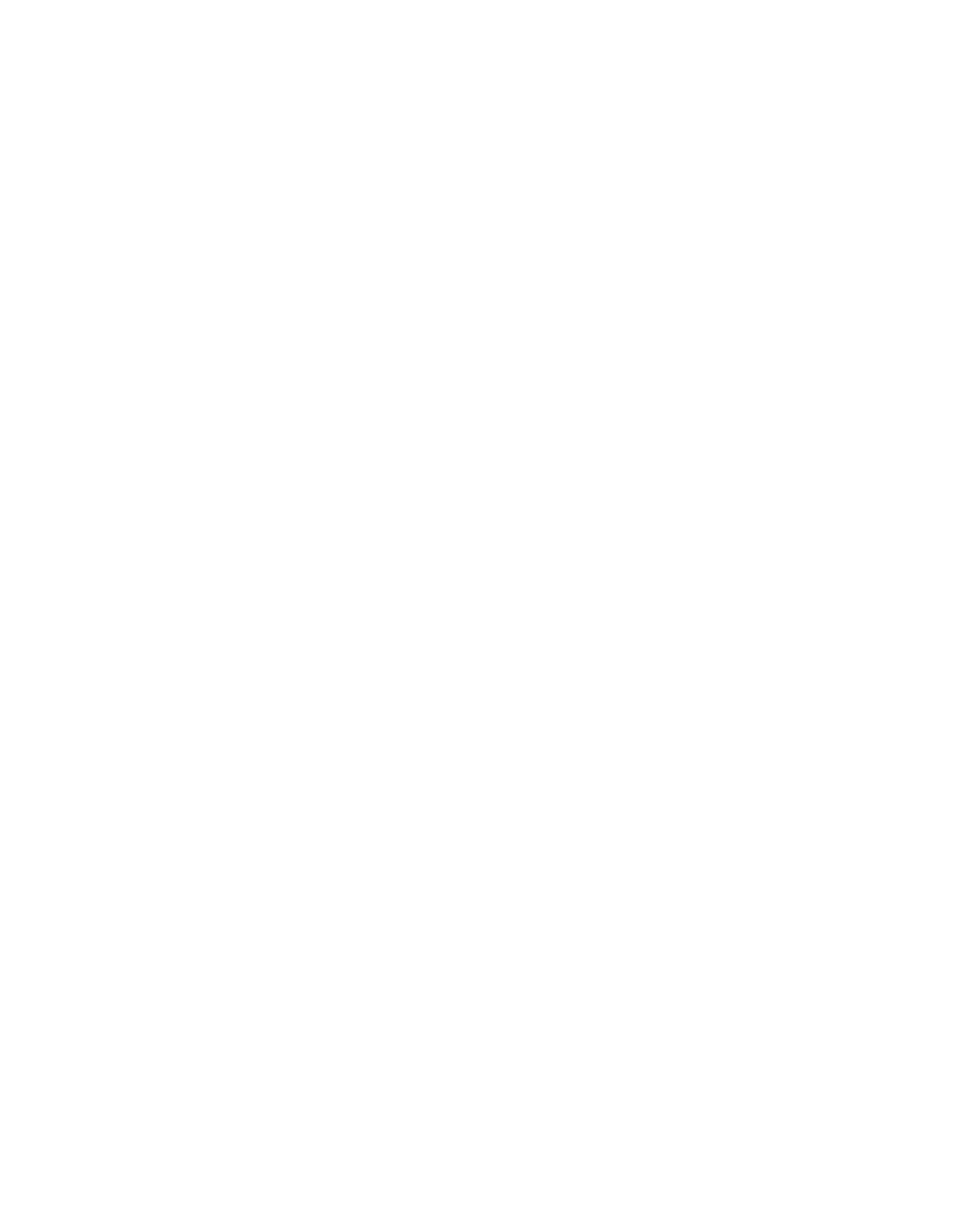15

 $\overline{2}$ 

**Contrast Masking** 

function (CSF);  $\alpha_{lum}$  is the luminance adaptation;  $\alpha_{cm}$ , is the contrast masking; and  $T(m,n,i,j)$  is the spatial JND threshold as obtained.

Basic Visibility Threshold

The basic visibility threshold,  $T_{basic}$  is defined as the <sup>5</sup> inverse of the contrast sensitivity of spatial frequency which is the sensitivity of human visual perception over spatial frequency and is modeled by the following equation (13):

 $10\qquad \alpha_{cm} =$  $(13)$  $H(\omega)=(a+b\omega)\exp(-c\omega)$ 

where  $\omega$  is the specified spatial frequency. As JND threshold is the inverse of the sensitivity modeled by the equation  $(13)$ , the basic JND threshold is modeled by the equation  $(14)$ below:

$$
T_{basic}(m, n, i, j) = \frac{s}{\phi_i \phi_j} \cdot \frac{\exp(c\omega_{i,j})/(a + b\omega_{i,j})}{\gamma + (1 - \gamma) \cdot \cos^2 \varphi_{ij}}
$$
(14)

where  $s=0.25$  denotes the summation effect factor, and  $\phi_{1}$ ,  $\phi_i$  are the DCT normalization factors as defined in the equa- $\frac{1}{10}$  (15) below:

$$
\phi_m = \begin{cases} \sqrt{1/N} \ , & m = 0 \\ \sqrt{2/N} \ , & m > 0 \end{cases} \tag{15}
$$

N stands for the dimension of the DCT block. And  $\phi$ <sub>i</sub> denotes the directional angle of the corresponding DCT coefficient as shown in the equation (16) below:

$$
\phi_{ij} = \arcsin(2\omega_{i,0}\omega_{0,j}/\omega_{ij}^2) \tag{16}
$$

where  $\omega_{i,j}$  is the corresponding spatial frequency of DCT subband  $(i,j)$  and is defined in the equation  $(17)$  below:

$$
\Phi_{i,j} = (1/(2N))\sqrt{(i/\Theta_x)^2 + (j/\Theta_y)^2}
$$
\n(17)

where  $\theta_x$  and  $\theta_y$  are horizontal and vertical visual angles respectively and are given by the following equation (18):

$$
\Theta_x = \Theta_y = 2 \cdot \arctan(1/(2 \cdot R_d \cdot P_h)) \tag{18}
$$

where  $R_d$  indicates the ratio of viewing distance to image height, and  $P_h$  is the image height (in pixel). The parameters  $(a, b, c)$  are defined and computed in the following paragraphs.

Luminance Adaption

Luminance adaption,  $\alpha_{lum}$ , is used to represent how easily a difference can be noticed against different luminance. For example, there is a higher visibility threshold in either dark or bright regions to denote the fact that it is more difficult to notice any difference, while there is a lower visibility threshold in medium bright regions to denote the fact that it is easier 55 to notice any difference. The luminance adaption is based on the average intensity  $I_{ave}$  of the DCT block and is given by the following equation (19):

$$
\alpha_{lum} = \begin{cases}\n(60 - I_{ave})/150 + 1 & I_{ave} \le 60 \\
1 & 60 < I_{ave} < 170 \\
(I_{ave} - 170)/425 + 1 & I_{ave} \ge 170\n\end{cases}
$$
\n(19)

where  $I_{ave}$  is the average intensity value of the whole DCT block.

## 8

Contrast masking,  $\alpha_{cm}$ , is used to refer to the reduction in the visibility of one visual component in the presence of another one. For example, noise will be less visible in a textured region but will be more visible in a smooth region or an edge region. Therefore,  $\alpha_{cm}$  varies according to block categorization and is given by the following equation (20):

 $(20)$ 

$$
\Psi,
$$
  
for  $(i^2 + j^2) \le 16$  in Plane and Edge Block  

$$
\Psi \cdot \min\left(4, \max\left(1, \left(\frac{C(m, n, i, j)}{T_{basic}(m, n, i, j) \times \alpha_{lum}(m, n, i, j)}\right)^{0.36}\right)\right)
$$
others

$$
0 \quad \text{where } \Psi = \begin{cases} 1, & \text{for Plane and Edge Block} \\ 2.25, & \text{for } (i^2 + j^2) \le 16 \text{ in Texture Block} \\ 1.25, & \text{for } (i^2 + j^2) > 16 \text{ in Texture Block} \end{cases}
$$

As one embodiment, the block categorization is the one  $_{25}$  implemented in the image domain. Firstly, Canny edge detector is utilized to mark the edge pixels in the image domain. Secondly, based on the number of edge pixels in the block, the block can be categorized into three types, namely PLANE, EDGE, and TEXTURE, respectively. For example, for a 30 16×16 macroblock, block categorization is defined according  $to$ 

$$
\text{Block\_Categorization} = \left\{ \begin{array}{ll} \text{PLANE} & \sum_{Edge} < 16 & (21) \\ & \text{EDGE} & 16 \le \sum_{Edge} \le 52 \\ & \text{TEXTURE} & \sum_{Edge} > 52 \\ \end{array} \right.
$$

where  $\Sigma_{edge}$  is the number of edge pixels in a given macroblock.

In one embodiment, the temporal JND model is determined by the following equation (20):

$$
T_{JND_T} = \begin{cases} 1, & f_s < 5cpd \& f_t < 10 \text{ Hz} \\ 1.07^{(f_t-10)}, & f_s < 5cpd \& f_t \ge 10 \text{ Hz} \\ 1.07^{f_t}, & f_t > 5cpd_s \end{cases}
$$
 (22)

where  $f_t = f_{sx}v_x + f_{sy}v_y$ ;  $f_{sx}$ ,  $f_{sy}$ , are horizontal spatial frequency and vertical spatial frequency respectively; and  $v_x$ ,  $v_y$ is the velocity of object motion on the retina plane along the horizontal direction and along the vertical direction, respectively.

Balanced Strategy for JND Profile Between Different 60 Block-Size Transforms

After the extension of the  $8\times8$  to  $16\times16$  as well as to  $4\times4$ , three JND profiles based on different block-size transforms will have been obtained. The smaller block-size DCT would result in better energy compaction and detailed information preservation, while the larger block-size DCT could represent the content and characteristics of local image blocks more efficiently.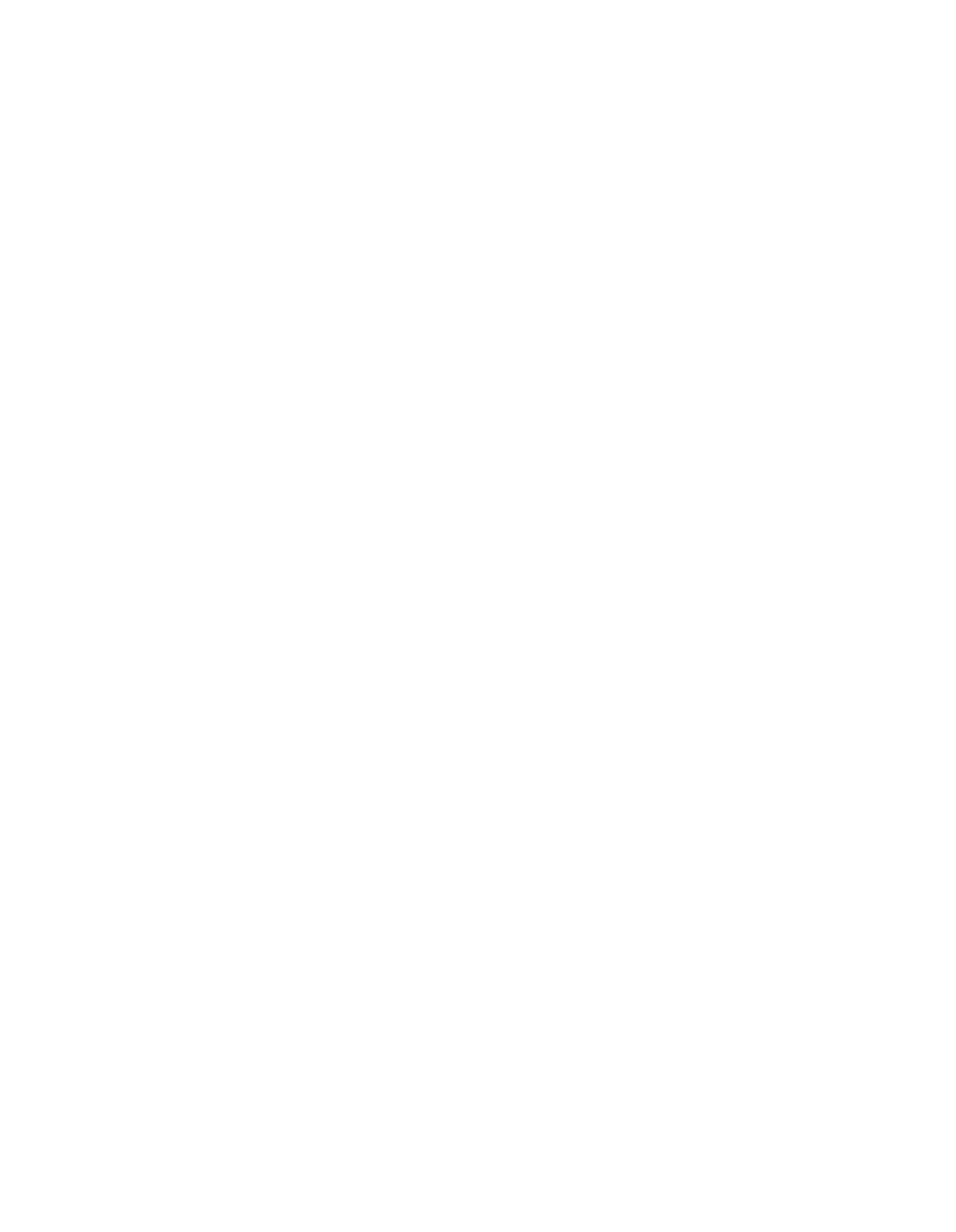$50^{\circ}$ 

60

Spatial Balanced Strategies for Intra Frames

**TABLE 1** 

| (Balanced strategy among 16x16, 8x8 and 4x4 JND profiles) |                    |                                                 |     |  |
|-----------------------------------------------------------|--------------------|-------------------------------------------------|-----|--|
| 16x16<br>macroblock type                                  | 8x8 sub-block type | JND Profile                                     |     |  |
| PLANE                                                     | <b>PLANE</b>       | All 8x8 sub-blocks are 16x16 macroblock PLANE   | 10. |  |
|                                                           | Otherwise          | Table 2                                         |     |  |
| <b>EDGE</b>                                               | EDGE               | All 8x8 sub-blocks are 16x16 macroblock EDGE    |     |  |
|                                                           | Otherwise          | Table 2                                         |     |  |
| <b>TEXTURE</b>                                            | <b>TEXTURE</b>     | All 8x8 sub-blocks are 16x16 macroblock TEXTURE | 15  |  |
|                                                           | Otherwise          | Table 2                                         |     |  |

For intra frames, the image is firstly divided into  $16\times16_{20}$ macroblocks. The block categorization is employed as the basis for balancing different JND profiles. As shown in table 1, the first column represents the  $16\times16$  macroblock type, while the second column represents the 8×8 sub-block categorization. And the third column is the decision for gener- 25 ating the resulting JND profile. For example, if the  $16\times16$ macroblock is marked as PLANE and all the 8×8 sub-blocks in the macroblock are also marked as PLANE, the 16×16 DCT-based JND model is adopted for its advantage in energy 30 compaction and preserving detail information. Otherwise, the JND profile determination process will continue as in the following Table 2:

**TABLE 2** 

| (Balanced strategy among 16x16, 8x8 and 4x4 JND profiles) - continued |                                                |                                             |    |  |  |
|-----------------------------------------------------------------------|------------------------------------------------|---------------------------------------------|----|--|--|
| 8x8 sub-block<br>type                                                 | 4x4 sub-block type                             | JND Profile                                 |    |  |  |
| PLANE                                                                 | All 4x4 sub-blocks are PLANE<br>Otherwise      | 8x8 sub-block PLANE<br>$4x4$ sub-block      | 40 |  |  |
| <b>EDGE</b>                                                           | All 4x4 sub-blocks are EDGE<br>Otherwise       | 8x8 sub-block EDGE<br>$4x4$ sub-block       |    |  |  |
| <b>TEXTURE</b>                                                        | All 4x4 sub-blocks are<br>TEXTURE<br>Otherwise | 8x8 sub-block<br>TEXTURE<br>$4x4$ sub-block | 45 |  |  |

For example, if the 8×8 sub-block is marked as PLANE and all the 4×4 sub-blocks in the 8×8 sub-block are also marked as PLANE, 8×8 DCT-based JND model will be adopted for each 8×8 sub-block in the 16×16 macroblock according to the different information and characteristics of the 8×8 subblock, for example, whether the block type is PLANE or EDGE or TEXTURE. Otherwise, the 4x4 DCT-based JND model will be employed for each  $4\times4$  sub-block, by consid-  $55$ ering different content information and characteristics of the 4×4 sub-blocks, for example, whether the block type is PLANE or EDGE or TEXTURE.

Temporal Balanced Strategy for Inter Frames

Temporal properties between a block and its sub-blocks are used for the balanced strategy for inter frames. In one embodiment, the motion vector is utilized to represent the motion characteristic of the object. Motion Characteristic Distance (MCD) represents the motion characteristic similarity 65 between one macroblock and its sub-blocks. The MCD is determined by the following equation (23):

$$
MCD = \sqrt{\sum_{i=0}^{N-1} \left[ (MV_{s\_i\_x} - MV_{M\_x})^2 + (MV_{S\_i\_y} - MV_{M\_y})^2 \right]} / N
$$
 (23)

where  $MV_{s,i}$  is the motion vector of sub-block, while  $MV_{\mathcal{M}}$ , is the motion vector the macroblock.

If MCD is smaller than a threshold, and the spatial content information is consistent, a larger DCT based JND will be utilized. Otherwise, smaller DCT based JND will be employed.

FIG. 5 depicts motion vectors of macroblocks and the corresponding sub-blocks to illustrate the concept of MCD consistency for the temporal balanced strategy for inter <sup>15</sup> frames. FIG. 5 shows a current frame 520 and its reference frame 510. The macroblock 521 in the current frame 520 has a motion vector pointing to the corresponding macroblock 511 in the reference frame 510. The macroblock 522 in the current frame 520 has a motion vector pointing to the corresponding macroblock 512 in the reference frame 510. It is shown that the motion vectors of the sub-blocks of macroblock 521 are more consistent with the motion vector of the macroblock 521 when compared with those motion vectors of the sub-blocks of macroblock 522. It is likely that the MCD for macroblock 522 is larger than the MCD for macroblock 521 and even over the threshold.

Psychophysical Experiment

FIG. 4 shows an exemplary allocation of test DCT subbands in a 16×16 block and a 4×4 block respectively in one embodiment. In one embodiment of a  $16\times16$  block 410, test DCT subbands are represented by shaded cells, such as cell 411, and are allocated as depicted in the figure. In one embodiment of a 4x4 block 420, test DCT subbands are represented by shaded cells such as cell 421 and are allocated as depicted in the figure. As shown in FIG. 4, the test DCT subbands are allocated such that at least one test DCT subband is located on each row and on each column, the test DCT subbands cover low frequencies, middle frequencies and high frequencies, and at least one DCT subband is located on each diagonal. Noise is added to certain spatial frequency subbands of 16×16 and 4×4 DCT individually. For each test DCT subband, a plurality of amplitudes of noise for each subband are chosen based on the pre-designed measurements. Viewers give their opinions on whether the noise can be perceived. If yes, the noise amplitude will be reduced. In contrast, the noise amplitude will be increased if the noise cannot be perceived. After the experiment, the just noticeable difference thresholds for the selected DCT subbands can be obtained.

The JND model has directionality, which presents as most sensitive to the horizontal and vertical frequency components and least sensitive to the diagonal components. This perceptual performance is also named as the "oblique effect."

During parameterization, at least one DCT subband is located on each row and on each column, at least one DCT subband is located on each diagonal, and the DCT subbands are preferred to cover low frequencies, middle frequencies, and high frequencies.

Least mean squared error is employed to fit the obtained JND threshold to the equation (24) below:

$$
(a, b, c) = \underset{\omega_{ij}}{\text{argmin}} \sum_{i} \left[ T_{\omega_{ij}} - T_{basic}(m, n, i, j) \right]^2 \tag{24}
$$

where  $T_{\Theta_{ii}}$  is the JND threshold obtained from the psychophysical experiment.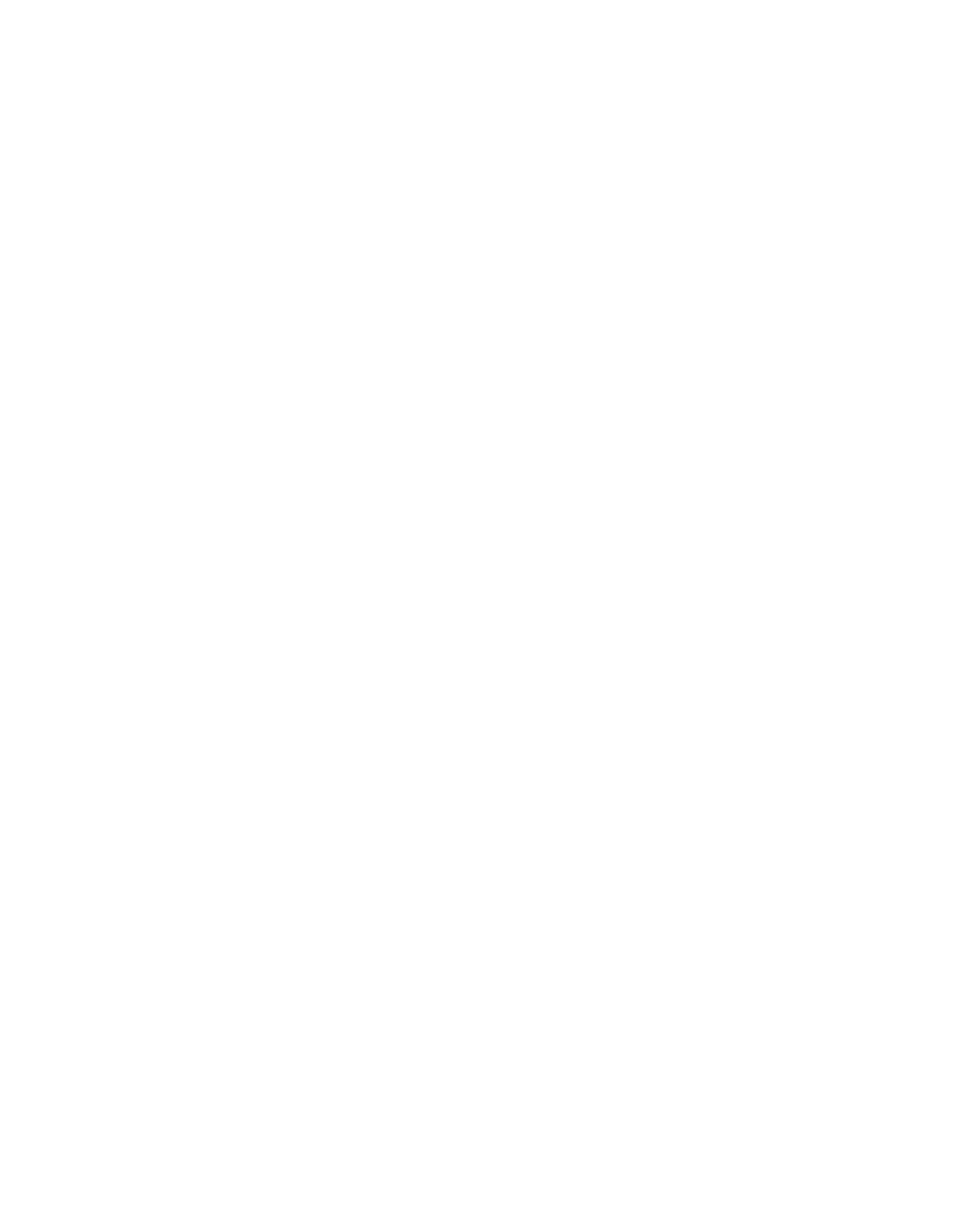FIG. 3 shows a flowchart of an exemplary embodiment of the ABT-based JND filtering. In one embodiment, 4×4 residuals 301,  $8\times8$  residuals 302, and  $16\times16$  residuals 303 are obtained from the ABT 300 according to different transform sizes of DCT.

Through the generation of JND model 310, the selected JND model 311 is generated, which may be 4x4 JND model, 8×8 JND model, or 16×16 JND model. Furthermore, there are two types of JND models for each transform size, namely spatial JND model for intra macroblock and temporal JND 10 model for inter macroblock.

In order to make the JND model compatible with the ABTtransform, the selected JND model is extended to different block-size based JND model by JND extension 312. In JND extension 312, the information such as the block type, block categorization, and motion vectors for different blocks are utilized to generate different block-size based JND models for each block. Therefore, 4x4 JND model 321, 8x8 JND model 322, and 16×16 JND model 323 are obtained for filtering the transformed residual coefficients.

$$
\hat{E}_{tpp} = \begin{cases}\n0, & \text{if } E_{tpp} \leq JND_{tpp} \\
\text{sign}(E_{tpp}) \cdot (|E_{tpp}| - JND_{tpp}), & \text{otherwise}\n\end{cases}
$$
\n(25)

Equation (25) represents the filtering process. "typ" denotes the block size for the DCT transform and the JND model.  $E_{typ}$  is the transformed residual coefficients according to different block sizes,  $JND_{typ}$  is the generated JND, which 30 may be  $4\times4$  JND model 321,  $8\times8$  JND model 322, or  $16\times16$ JND model 323.  $\hat{E}_{typ}$  is the filtered coefficients.

After filtering, 4x4 filtered residual coefficients 331, 8x8 filtered residual coefficients 332, or 16×16 filtered residual coefficients 333 are obtained. The residual coefficients 35 together with the prediction mode information will be processed by the rate distortion optimization (RDO) 340 for choosing the best prediction mode. Therefore, when rate distortion is enabled, the prediction mode chosen for the block is the one that minimizes the rate distortion cost. In one embodi-40 ment, the rate distortion cost is defined as  $R = d + \lambda L$ 

where  $\lambda$  is a Lagrangian multiplier and L is the actual bit length of encoding the block with that prediction mode.

FIG. 6 depicts a block diagram for an exemplary embodiment of a video coding apparatus provided by the present 45 invention. Various components as described below can be implemented as one or more processors. The prediction mode determination unit 601 operates on input video data and determines whether a frame in the video signal is an inter frame or an intra frame according to the prediction mode of the frame. 50 The ABT unit 603 performs adaptive block transform on the input video data to generate DCT transformed signal of various block sizes. On the other hand, the ABT-based JND model generation unit 602 generates an ABT-based JND model based on the following information as described 55 above:

(1) Block types, for example, inter, or intra;

(2) Block categorizations, for example, plane, edge, or texture; and

(3) Motion vectors for blocks of different sizes.

The ABT-based JND model contains one or more JND thresholds as determined by a psychophysical experiment based on the visual perception model. The ABT-based JND model generation unit 602 computes the ABT-based JND model for the intra frame based on spatial content information 65 according to the spatial balanced strategy as described above. The ABT-based JND model generation unit 602 also com-

putes the ABT-based JND model for the inter frame based on spatial content information and temporal characteristics according to the spatial and temporal balanced strategy as described above.

The ABT-based JND filter unit 604 filters one or more residual coefficients by discarding one or more residual coefficients which are below the JND thresholds of the ABTbased JND model so that a signal with filtered residual coefficients is output. Based on the filtered residual coefficients, the rate distortion optimization unit 605 determines the rate distortion cost to select the best prediction mode by lowering the rate distortion cost if rate distortion optimization unit is enabled.

The entropy coding unit 606 then computes the coded data after coding the filtered residual coefficients.

Embodiments of the present invention may be implemented in the form of software, hardware, application logic or a combination of software, hardware and application logic. The software, application logic and/or hardware may reside 20 on integrated circuit chips, modules or memories. If desired, part of the software, hardware and/or application logic may reside on integrated circuit chips, part of the software, hardware and/or application logic may reside on modules, and part of the software, hardware and/or application logic may 25 reside on memories. In one exemplary embodiment, the application logic, software or an instruction set is maintained on any one of various conventional non-transitory computerreadable media.

Processes and logic flows which are described in this specification can be performed by one or more programmable processors executing one or more computer programs to perform functions by operating on input data and generating output. Processes and logic flows can also be performed by special purpose logic circuitry, e.g., an FPGA (field programmable gate array) or an ASIC (application-specific integrated circuit).

Apparatus or devices which are described in this specification can be implemented by a programmable processor, a computer, a system on a chip, or combinations of them, by operating on input date and generating output. Apparatus or devices can include special purpose logic circuitry, e.g., an FPGA (field programmable gate array) or an ASIC (application-specific integrated circuit). Apparatus or devices can also include, in addition to hardware, code that creates an execution environment for computer program, e.g., code that constitutes processor firmware, a protocol stack, a database management system, an operating system, a cross-platform runtime environment, e.g., a virtual machine, or a combination of one or more of them.

Processors suitable for the execution of a computer program include, for example, both general and special purpose microprocessors, and any one or more processors of any kind of digital computer. Generally, a processor will receive instructions and data from a read-only memory or a random access memory or both. The elements of a computer generally include a processor for performing or executing instructions, and one or more memory devices for storing instructions and data.

Computer-readable medium as described in this specifica-60 tion may be any media or means that can contain, store, communicate, propagate or transport the instructions for use by or in connection with an instruction execution system, apparatus, or device, such as a computer. A computer-readable medium may comprise a computer-readable storage medium that may be any media or means that can contain or store the instructions for use by or in connection with an instruction execution system, apparatus, or device, such as a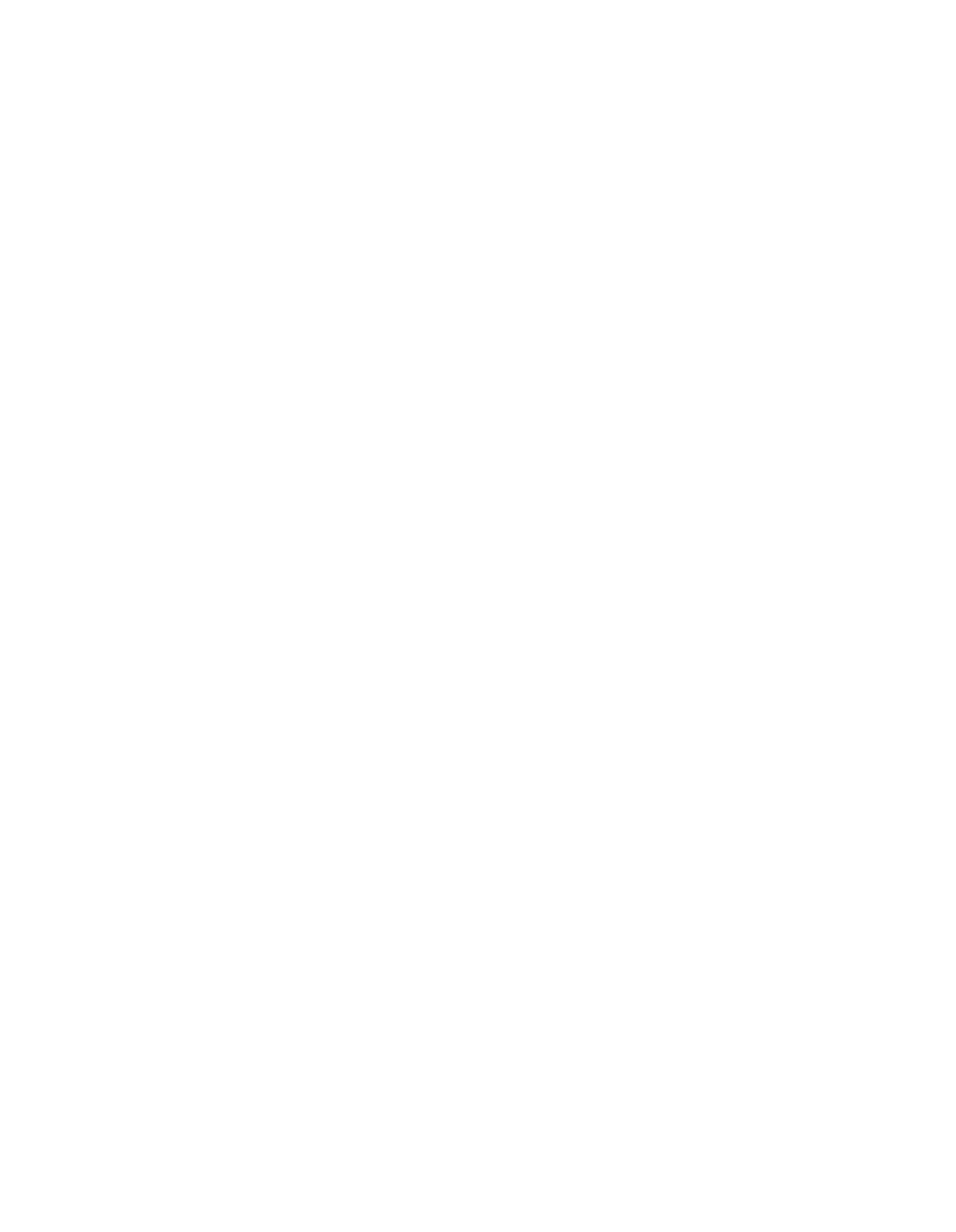computer. Computer-readable media may include all forms of nonvolatile memory, media and memory devices, including by way of example semiconductor memory devices, e.g., EPROM, EEPROM, and flash memory devices; magnetic disks, e.g., internal hard disks or removable disks; magneto- 5 optical disks; and CD-ROM and DVD-ROM disks.

A computer program (also known as, e.g., a program, software, software application, script, or code) can be written in any programming language, including compiled or interpreted languages, declarative or procedural languages, and it 10 can be deployed in any form, including as a stand-alone program or as a module, component, subroutine, object, or other unit suitable for use in a computing environment. A computer program can be deployed to be executed on one computer or on multiple computers that are located at one 15 single site or distributed across multiple sites and interconnected by a communication network.

Embodiments and/or features as described in this specification can be implemented in a computing system that includes a back-end component, e.g., as a data server, or that 20 includes a middleware component, e.g., an application server, or that includes a front-end component, e.g., a client computer having a graphical user interface or a Web browser through which a user can interact with one embodiment as described in this specification, or any combination of one or 25 more such back-end, middleware, or front-end components. The components of the system can be interconnected by any form or medium of digital data communication, e.g., a communication network. Examples of communication networks include a local area network ("LAN") and a wide area net- 30 work ("WAN"), e.g., the Internet.

The computing system can include clients and servers. A client and server are generally remote from each other and typically interact through a communication network. The relationship of client and server arises by virtue of computer 35 programs running on the respective computers and having a client-server relationship to each other.

The whole specification contains many specific implementation details. These specific implementation details are not meant to be construed as limitations on the scope of the 40 where: invention or of what may be claimed, but rather as descriptions of features specific to particular embodiments of the invention.

Certain features that are described in the context of separate embodiments can also be combined and implemented as 45 a single embodiment. Conversely, various features that are described in the context of a single embodiment can also be implemented in multiple embodiments separately or in any suitable subcombinations. Moreover, although features may be described as acting in certain combinations and even ini- 50 tially claimed as such, one or more features from a combination as described or a claimed combination can in certain cases be excluded from the combination, and the claimed combination may be directed to a subcombination or variation of a subcombination. Although various aspects of the 55 invention are set out in the independent claims, other aspects of the invention comprise other combinations of features from the embodiments and/or from the dependent claims with the features of the independent claims, and not solely the combinations explicitly set out in the claims. 60

Certain functions which are described in this specification may be performed in a different order and/or concurrently with each other. Furthermore, if desired, one or more of the above-described functions may be optional or may be combined. 65

The above descriptions provide exemplary embodiments of the present invention, but should not be viewed in a limiting 14

sense. Rather, it is possible to make variations and modifications without departing from the scope of the present invention as defined in the appended claims.

#### What is claimed is:

1. A video coding apparatus, comprising:

a unit for providing a video signal;

- a prediction mode determination unit that determines whether a frame in the video signal is an inter frame or an intra frame according to the prediction mode of the frame:
- an adaptive block-size transform (ABT)-based just noticeable difference (JND) model generation unit that makes use of one or more performance properties of how humans perceive things visually for different block-size based transforms and computes block types, block categorizations and motion vectors for block of different sizes to generate an ABT-based JND model which contains one or more JND thresholds as determined by a psychophysical experiment based on the visual perception model; and
- an ABT-based JND filter that filters one or more residual coefficients by discarding one or more residual coefficients which are below the JND thresholds of the ABTbased JND model and subtracting the JND thresholds from one or more residual coefficients which are larger than the JND thresholds of the ABT-based JND model so that a signal with filtered residual coefficients is output; wherein the one or more JND thresholds are thresholds
- over which an observer of the output signal with filtered residual coefficients starts to notice any distortion; and wherein the one or more JND thresholds are modeled by

$$
T_{basic}(m, n, i, j) = \frac{s}{\phi_i \phi_j} \cdot \frac{\exp(c\omega_{i,j})/(a + b\omega_{i,j})}{\gamma + (1 + \gamma) \cdot \cos^2 \varphi_{ij}}
$$

 $T_{basic}(m, n, i, j)$  is a basic JND threshold;

(m, n) denotes the position of DCT block in an image;

s denotes the summation effect factor;

- $\phi_i$  and  $\phi_i$  are discrete cosine transform (DCT) normalization factors;
- $\phi_{ij}$  denotes directional angle of corresponding DCT coefficient:
- $\omega_{i,j}$  is corresponding spatial frequency of DCT subband (i,  $\ddot{1}$
- γ denotes the oblique effect factor; and
- a, b and c are selected so as to achieve a least mean squared error in fitting JND thresholds obtained from a psychophysical experiment with the values obtained by computing  $T_{basic}(m, n, i, j)$ .

2. The video coding apparatus as claimed in claim 1, wherein:

the ABT-based JND model generation unit computes the ABT-based JND model for the block of intra type based on spatial content information according to a spatial balanced strategy.

3. The video coding apparatus as claimed in claim 2, wherein:

the ABT-based JND model of a larger block size is selected if the spatial content information is consistent between a block and the sub-block thereof.

4. The video coding apparatus as claimed in claim 2, wherein: